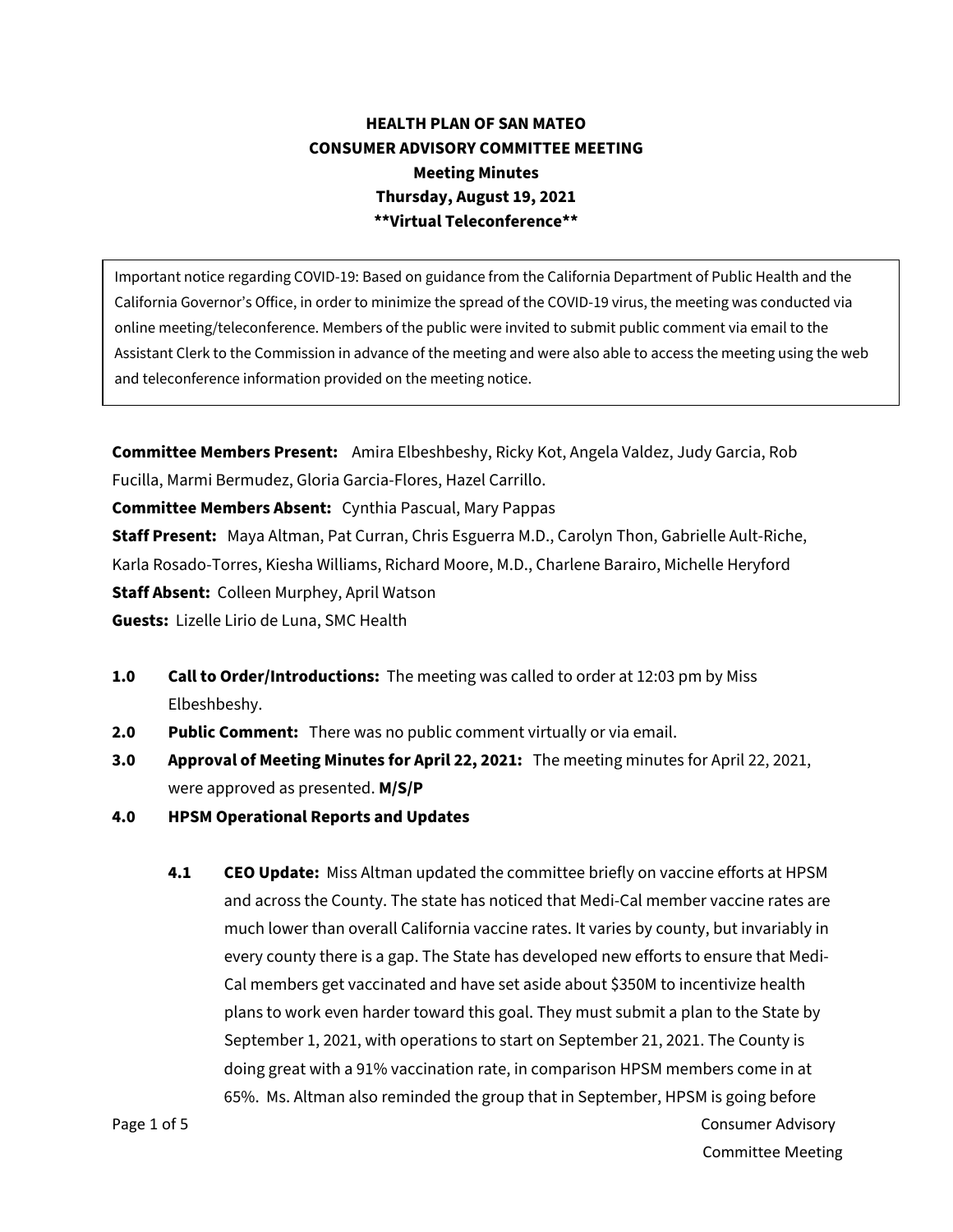the San Mateo Health Commission (SMHC) to seek approval for the dental program slated for January 2022. They are expecting to get rates from the State soon.

Mr. Curran said Marisa Cardarelli, the new dental benefits manager is hard at work trying to recruit dentists. But they are also focusing on existing dentists as they work to grow the network. Mr. Curran said they are doing a lot of work to ensure a smooth transition. The focus during the transition is people who are in care and making sure that continues and that they can see their same provider. He also spoke about the dental focus groups recently conducted by the Center to Advance Consumer Partnership (CACP). He noted there was a lot of rich information there that may be useful as they develop the program.

Ms. Altman informed the group that the State has reinstated the Pharmacy carve out effective January 2022. The Pharmacy Benefits Manager (PBM) will be Magellan. HPSM is sending out notices to inform members. HPSM is also preparing for CalAIM and enhanced care management (ECM), which means HPSM will be contracting with community and county providers to provide extra care management for certain populations such as the homeless, those with mental illnesses and members that are high utilizers of services. The other part is the in-lieu-of services which the Plan has been doing for some time now with the Community Care Settings Program (CCSP). It includes providing housing and residential care facility services and other services for members transitioning out of nursing homes. HPSM will now be reimbursed for those services.

- **4.2 CMO Update:** Dr. Esguerra said it's a very busy time for Health Services. They are preparing for several programs that are scheduled to go live on January 1, 2022. They are also in the middle of audit season, with three scheduled in close proximity. Karla Rosado-Torres is working hard to lead the preparation for the eventual transition from the CareAdvantage CalMediConnect line of business (LOB) to the dual special-needs plan Medicare product which is a very involved process.
- **4.3 Provider Services:** Mr. Curran provided an update on behalf of Ms. Murphey. The long-term care (LTC) facilities continue to be the biggest area of concern when it comes to COVID, at the moment they appear to be okay. Non-emergent medical transport (NEMT), which is transportation for members in wheelchairs is also a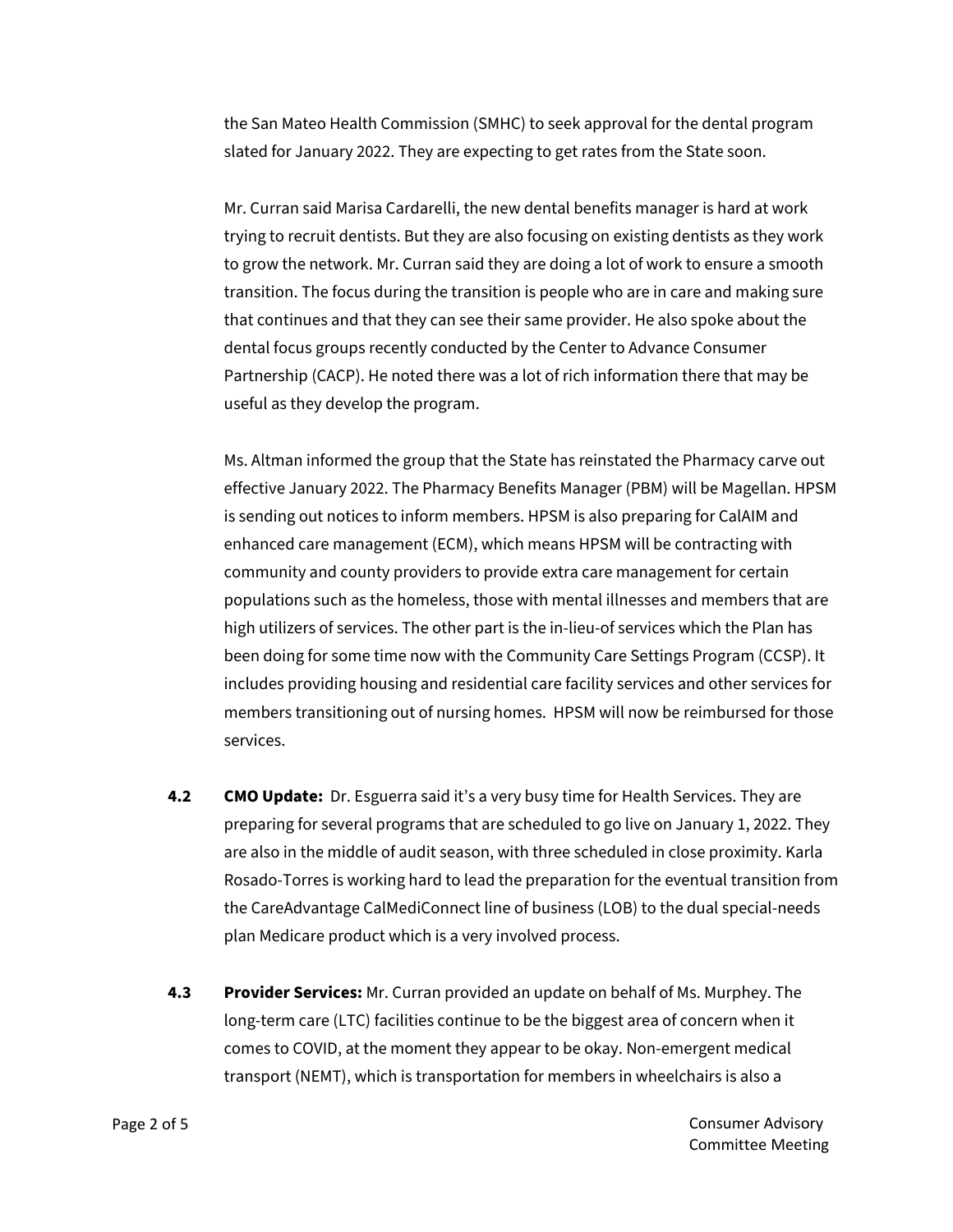concern. The most acute issue however is for members who require gurney transport. In preparation for fire season, they are encouraging everyone to join the PG&E public safety power shut-off (PSPS) program, their biggest concern is for members with durable medical equipment (DME). They have made efforts to work with Dr. Esguerra and the Health Services department to connect with DME providers and vendors to make sure they know that it's okay to include extra batteries and to serve members without authorization. HPSM members with medical equipment are being referred directly to equipment vendors for DME questions or concerns.

**4.4 Enrollments & Call Center Performance:** Ms. Williams reviewed the report for Q2. Membership is currently at 156,176 across all lines of business. There was a 4.2% increase in Medi-Cal since January 2021. Redeterminations by Human Services Agency (HSA) is scheduled to start in 2022. They've been encouraging members who are getting redetermination packages to complete them and send them back. Calls are beginning to stabilize a bit compared to the beginning of the year and HPSM has recently implemented a new cloud-based phone system. They are also monitoring email communication with members and are pleased to report that goal is being met. They are hoping to recruit a couple of representatives for the Call Center, as well as a supervisor. They have not met all goals for Q2, but they understand it was a challenging time for members and employees alike. Mr. Kot asked what kind of adjustments were made for the period between January and June, to move the call center numbers from 70% to 85%. She replied that they have taken an all-hands-ondeck approach, using employees from the Member Services (MS) team to help with the workload, they also worked with IT to address connectivity issues and adjusted schedules to meet member demand.

Ms. Barairo went over the CareAdvantage (CA) portion of the call report. Enrollment has increased over 2% in the last year. For the first time in history, they've had six months in a row of more than 100 enrollments per month, the average number is 118. She credits the efforts of the Marketing & Communications (MARCOM) team which created and mailed new flyers to potential members and increased phone outreach. Enrollments were completed telephonically, no in person enrollments were conducted. The top reason for dis-enrollment continues to be death and moving out of the county, however they are seeing an increase in dis-enrollments due to members enrolling in new plans such as Brand-New Day and Anthem Blue; they will report on this further at a future meeting. The deeming period continues to be extended from 2-

Page 3 of 5 Consumer Advisory Committee Meeting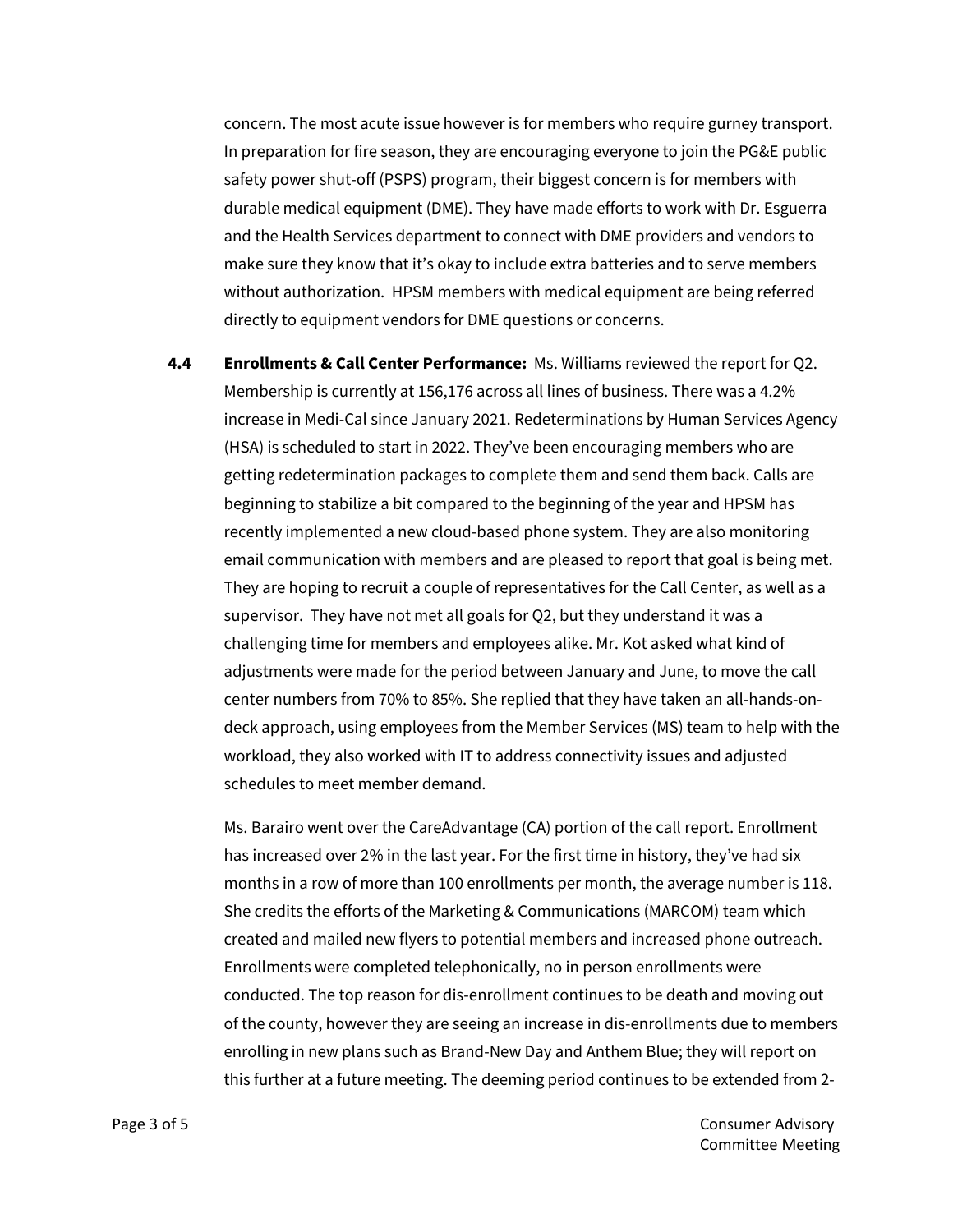6 months due to the public health emergency. All regulatory standards were met for the Call Center in Q2, and they met their customer service (CS) quality goal at 95%. They continue to assist members with COVID and vaccine related questions and have added a COVID registration link on the member portal so members can sign up on their own. They anticipate an increase in calls due to the proposed booster shot. A navigator was hired in May and will be starting on Monday, August 23rd.

- **4.4 Grievance and Appeals:** Ms. Ault-Riche provided an update on Grievance & Appeals (G&A). CA Grievances increased most around customer service which is a proxy for transportation as those issues are CS related. There was also an increase in first-call resolutions. These are calls in which the member is dissatisfied but it doesn't reach the formal grievance process because the issue is resolved by the Call Center during the call or within 24 hours. Most of those are related to CS, which again means transportation. Part of the reason is there is a nationwide shortage of drivers and many of the NEMT runs were done by Uber and Lyft who are also affected by the shortage. There was an increase in Part D or prescription drug issues, she is not sure why and is looking further into that. Medi-Cal appeals decreased a bit. The overturned rate is also lower. There were 2 state hearings for Medi-Cal regulatory grievances, these are appeals that have gone thru the HPSM process and was escalated to a third party; both were dismissed. Medi-Cal first call resolutions went down a bit, unlike CA. There were no independent medical reviews. She advised the group that for NCQA they are required to come up with goal rates, she went over those for behavioral health, they do not have the numbers from the non-behavioral health side for Q2. HPSM members that are assigned to Kaiser, file grievances directly with them instead of HPSM. Kaiser reported nine grievances in Q1, they are usually a quarter behind. 69 members requested to change their assigned PCP in Q2. Members switched from 28 PCPs, 22 were from clinics, 6 were individual providers. Mr. Kot asked how many HPSM members are assigned to Kaiser, Mr. Curran said it's about 8,000.
- **4.5 2021 CAHPS Survey:** Ms. Ault-Riche went over the 2021 Medi-Cal Consumer Assessment of Healthcare Providers and Systems (CAHPs) survey, a member survey conducted every year. This is just for Medi-Cal members, no CA members are surveyed. It's conducted in the first half of the year and measures members experiences over the previous 6 months. The survey is sent in the mail, if it's not

Page 4 of 5 Consumer Advisory Committee Meeting